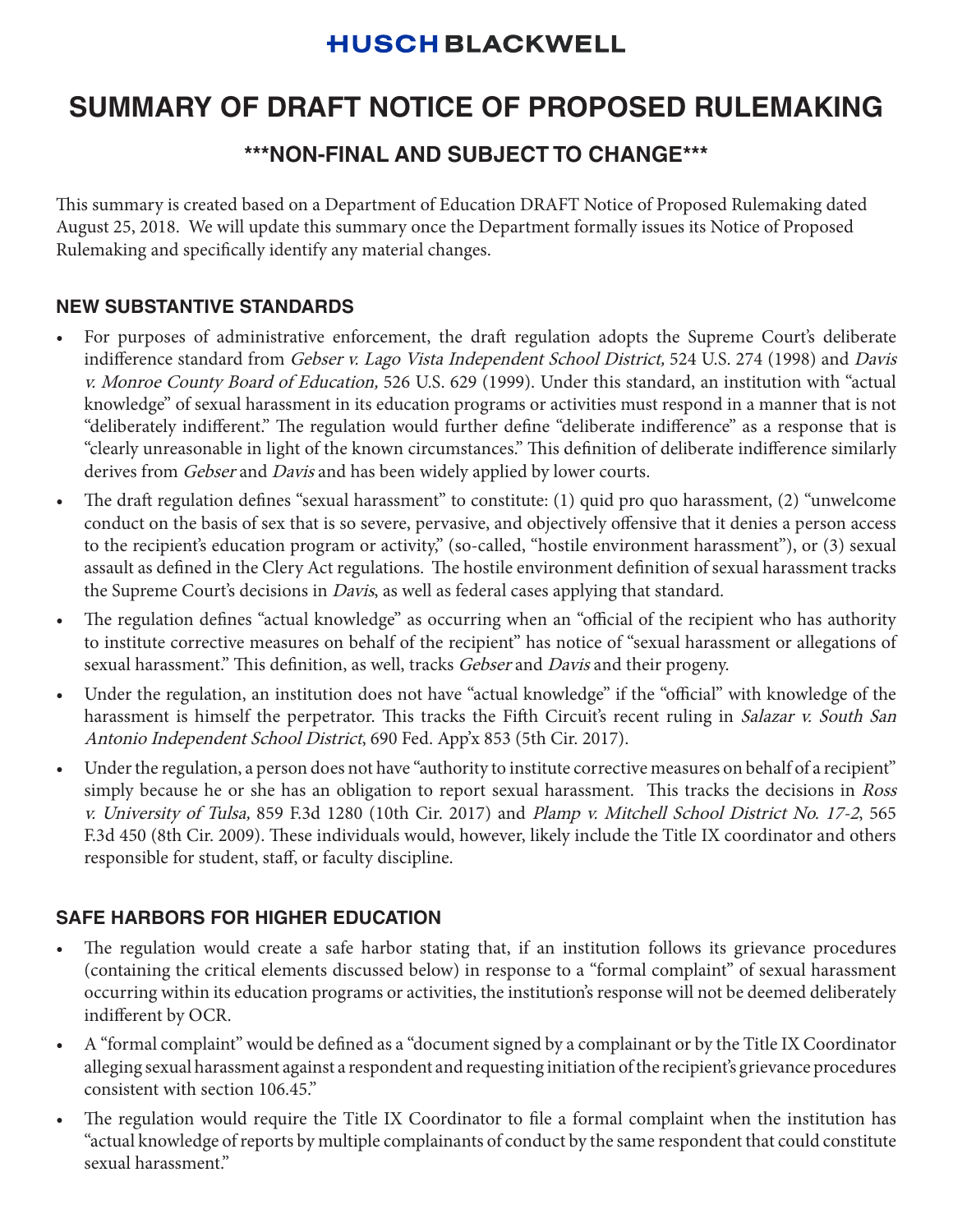- The regulation would state that, in the absence of a "formal complaint", an institution is not deliberately indifferent when it "implements supportive measures designed to effectively restore or preserve access to the recipient's education program or activity."
- The regulation would define "complainant" as the "individual who has reported being the victim of conduct that could constitute sexual harassment, or on whose behalf the Title IX Coordinator has filed a formal complaint." Effectively, this would mean a non-victim could not force the institution to initiate grievance procedures by making a formal complaint of conduct that was targeted at someone else.
- "Supportive measures" would be defined as "non-disciplinary individualized services offered as appropriate to the complainant or the respondent before or after the filing of a formal complaint or where no formal complaint has been filed." Such measures would be "non-punitive, time-limited, and narrowly tailored to support continued access to an education program or activity without unreasonably burdening the other party."
- The regulation would include a new provision specifying that OCR will not deem an institution's response to be deliberately indifferent "merely because the Assistant Secretary reaches a different determination based on an independent weighing of the evidence." As the Department notes, this ties the draft regulation to Davis' teaching that "courts should refrain from second-guessing the disciplinary decisions made by school administrators."
- The commentary to these new provisions specifies that a "recipient is only responsible for responding to conduct that occurred within its education program or activity." Consistent with *Davis*, the recipient must "exercise substantial control over both the alleged harasser and the context in which the known harassment occurs in order to be liable for sexual harassment."
- The commentary notes specifically: "Recipients are not responsible for addressing the continuing effects of conduct that occurred exclusively outside of the education program or activity, unless further conduct that could constitute sexual harassment occurs within the recipient's program or activity." The effect of this reasoning, which tracks Davis and Weckhorst v. Kansas State University, 241 F. Supp. 1154, 1180-83 (D. Kan. 2017) (appealed on other grounds), means that an institution is not required to investigate sexual harassment that occurs in a purely private setting, off-campus, unless there is an alleged further act of sexual harassment that happens on campus or in a program or activity.
- "[N]othing in the proposed regulations would prevent a recipient from offering supportive measures to students who report sexual harassment that occurs outside the recipient's education program or activity."

## **ADDITIONAL RULES GOVERNING RESPONSES TO SEXUAL HARASSMENT**

- The regulation would create a new provision allowing the removal of a respondent on an emergency basis "provided that the recipient undertakes an individualized safety and risk analysis, determines that an immediate threat to the health or safety of students or employees justifies removal, and [the institution] provides the respondent with notice and an opportunity to challenge the decision immediately following the removal." Many public institutions have already been allowing review of interim suspension decisions because of procedural due process requirements under the Constitution. It appears the new regulation would impose a similar process requirement on private schools.
- The regulation would create a new rule stating that nothing in Title IX prevents a school from placing a nonstudent respondent on administrative leave during an investigation.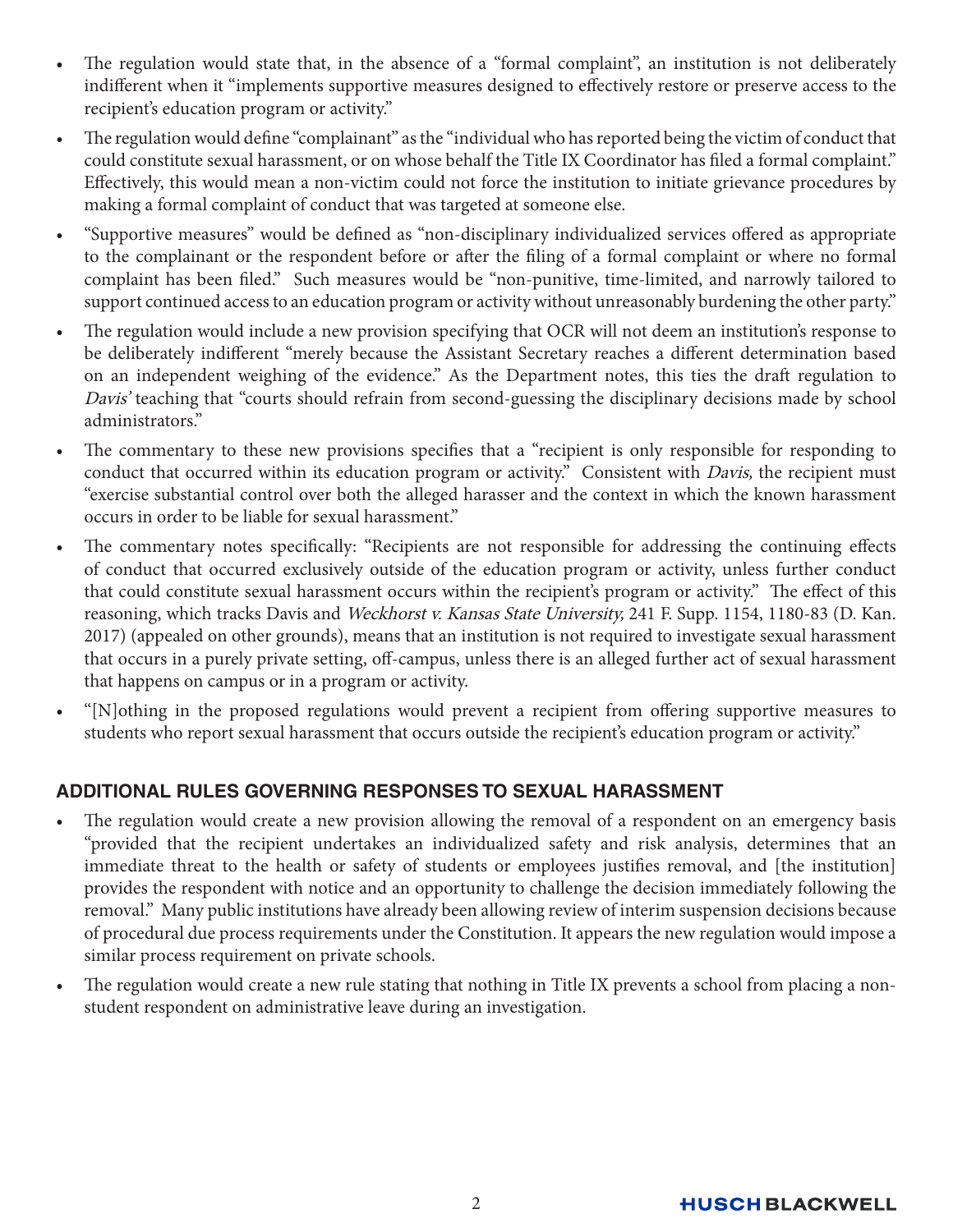#### **GRIEVANCE PROCEDURES**

- The regulation would add a new provision stating that "a recipient's treatment of a complainant in response to a formal complaint of sexual harassment may constitute discrimination on the basis of sex, and also states that a recipient's treatment of the respondent may constitute discrimination on the basis of sex under Title IX."
- The regulation would specify new, mandatory elements of grievance procedures, namely:
	- Complainants and respondents must be treated equitably, which requires "redress for the complainant where a finding of responsibility has been made and due process for the respondent before disciplinary sanctions are imposed." This appears to directly apply the concept of "due process" to private institutions, as well as public institutions.
	- The investigation of allegations must be "objective" and consider "all relevant evidence including both inculpatory and exculpatory evidence" and must provide that "credibility determinations may not be based on a person's status as a complainant, respondent, or witnesses." This appears, for example, to preclude any reasoning that a complainant's account is more likely true than not because there are very few "false" sexual assault reports.
	- The investigator cannot have a conflict of interest or bias against complainants or respondents and must be trained in the definition of sexual harassment and how to conduct an investigation and grievance process that "protect the safety of students, ensure due process for all parties, and promote accountability." The regulation would preclude any training materials that rely on sex stereotypes.
	- Grievance procedures must adopt a presumption that the respondent is not responsible "until a determination regarding responsibility is made at the conclusion of the grievance process."
	- Procedures must have "reasonably promptly timeframes" that can be extended for "good cause" with "written notice" to the parties with delays justified by a host of factors, including absences of witnesses, "concurrent law enforcement activity", or "the need for language assistance." This appears to give a school greater flexibility to delay an investigation in deference to a law enforcement investigation than did the prior sub-regulatory guidance.
	- Grievance procedures must list all possible sanctions, describe the standard of evidence to be used, and specify the permissible grounds for appeal, if appeal is allowed.
	- Grievance procedures must also explain describe the range of supportive measures available to both parties.

#### **NOTICE AND INVESTIGATION**

- The regulation would require an institution to provide written notice to the parties of the grievance procedures and allegations.
- The notice of allegations must include "sufficient details (such as the identities of the parties involved in the incident, if known, the specific section of the recipient's policy allegedly violated, the conduct allegedly constituting sexual harassment under this part and under the recipient's policy, and the date and location of the alleged incident, if known) and provide sufficient time to prepare a response before any initial interview."
- The notice must also include a statement that the "respondent is presumed not responsible for the alleged conduct and that a determination regarding responsibility is made at the conclusion of the grievance process." It must also inform the parties that they can request the disclosure of evidence (see below).
- If the institution later decides to investigate new allegations, it must issue a revised or supplemental notice.
- The new regulation would formally require the investigation of allegations in a formal complaint, unless the "conduct alleged . . . would not constitute sexual harassment . . . even if proved" in which case the process can be closed.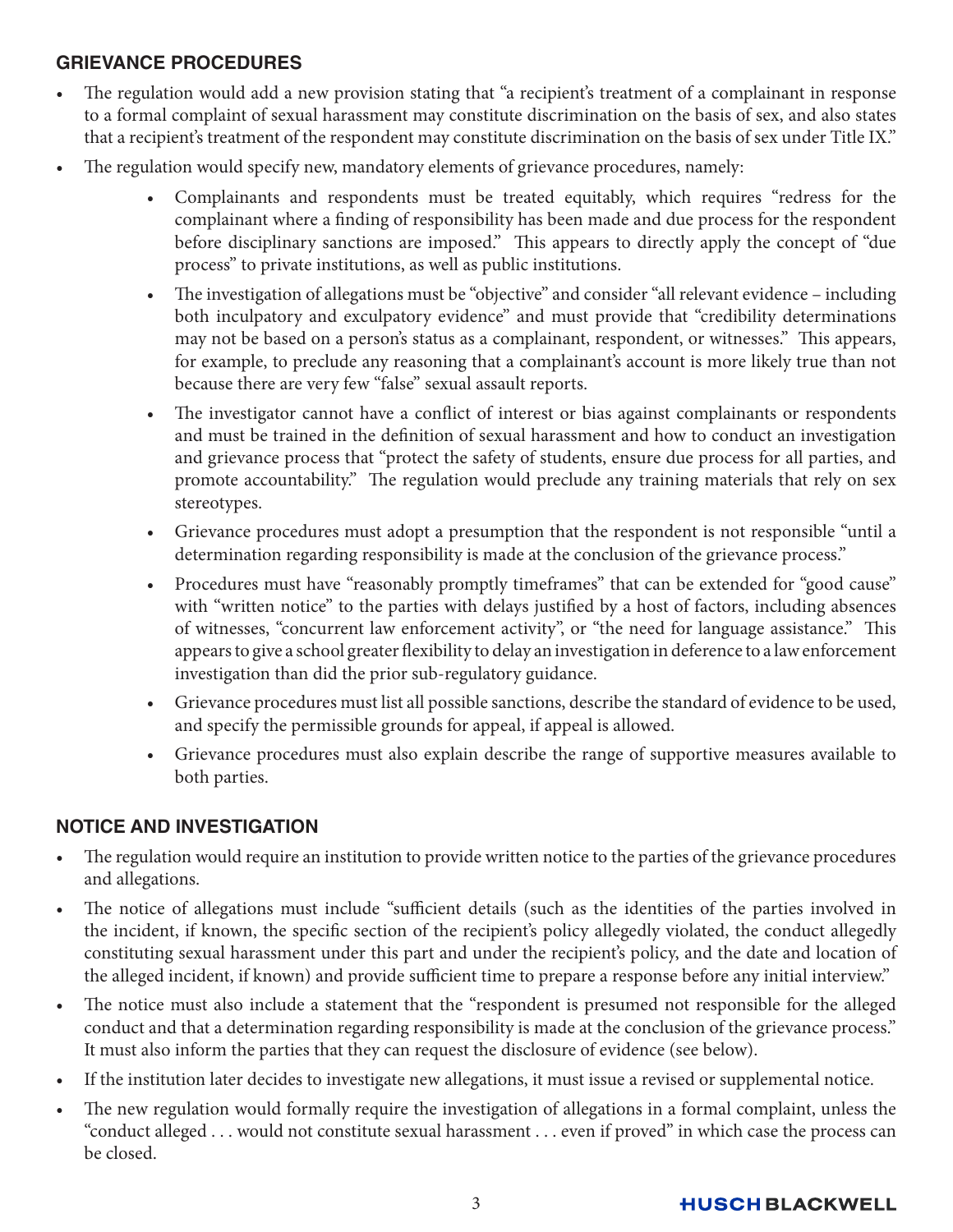- The notice acknowledges that institutions can utilize external contractors to conduct investigations.
- When conducting the investigation, the institution must:
	- Bear the burden of gathering evidence sufficient to reach a determination rather than placing it on the parties.
	- Provide equal opportunity for the parties to present witnesses and inculpatory or exculpatory evidence.
	- Not restrict the ability of the parties to discuss the allegations under investigation or to gather or present relevant evidence. This is a significant element that could be ready to to preclude any blanket interim measure restricting parties from talking to witnesses.
	- Provide the parties the same opportunities to have others present, including Clery support persons and not limit the choice thereof. The school may, however, limit the role of the support person.
	- Provide written notice of the date, time, location, participants, and purpose of a hearing or investigative interview or other meeting with sufficient time to prepare.
	- Provide the parties with the "equal opportunity to pose questions to the other party and to witnesses prior to a determination regarding responsibility, permitting each party to ask all relevant questions, and explaining to the party proposing the questions any decision to exclude the questions as not relevant."
	- **• If** a hearing is part of the school's process, then the recipient must permit "cross-examination of any party or witness." If the school does not use a hearing, the school must allow the parties to submit written questions to the investigator to ask the other party and witnesses "in a manner that effectively substitutes for cross-examination."
	- Provide equal access to evidence on which the institution intends to rely in making its determination "with an equal opportunity to respond to that evidence prior to any determination." Effectively, this means the institution will have to allow the parties to review the entire corpus of relevant evidence prior to reaching a determination.
	- "At the request of the complainant or respondent" the school must promptly disclose "any evidence obtained as part of the investigation, including evidence upon which the recipient does not intend to rely." This appears to create an obligation on a school to disclose the entire investigative file, including exculpatory evidence, similar to the prosecution's burden in criminal cases.
	- Create an investigative report that fairly summarizes relevant evidence and allow the parties to review and respond to it prior to determination.
	- The comments to this section make clear that "although schools will often report misconduct under this section to the appropriate authorities, including as required under state law, a report to police or the presence of a police investigation regarding misconduct under this section does not relieve a recipient of its obligations under this section."

## **STANDARD OF EVIDENCE**

- The new regulation would permit the use of either "preponderance of the evidence" or "clear and convincing."
- An institution may use "preponderance of the evidence" only if it uses that standard for "all other discriminatory harassment complaints."
- "The recipient must also apply the same standard of evidence for complaints against students as it does for complaints against employees, including faculty." This statement, coupled with the last bullet, could be construed to either require schools to eliminate clear-and-convincing standards that persist for tenured faculty, or raise the standard for all other cases to "clear and convincing," if it is to be maintained for tenured faculty.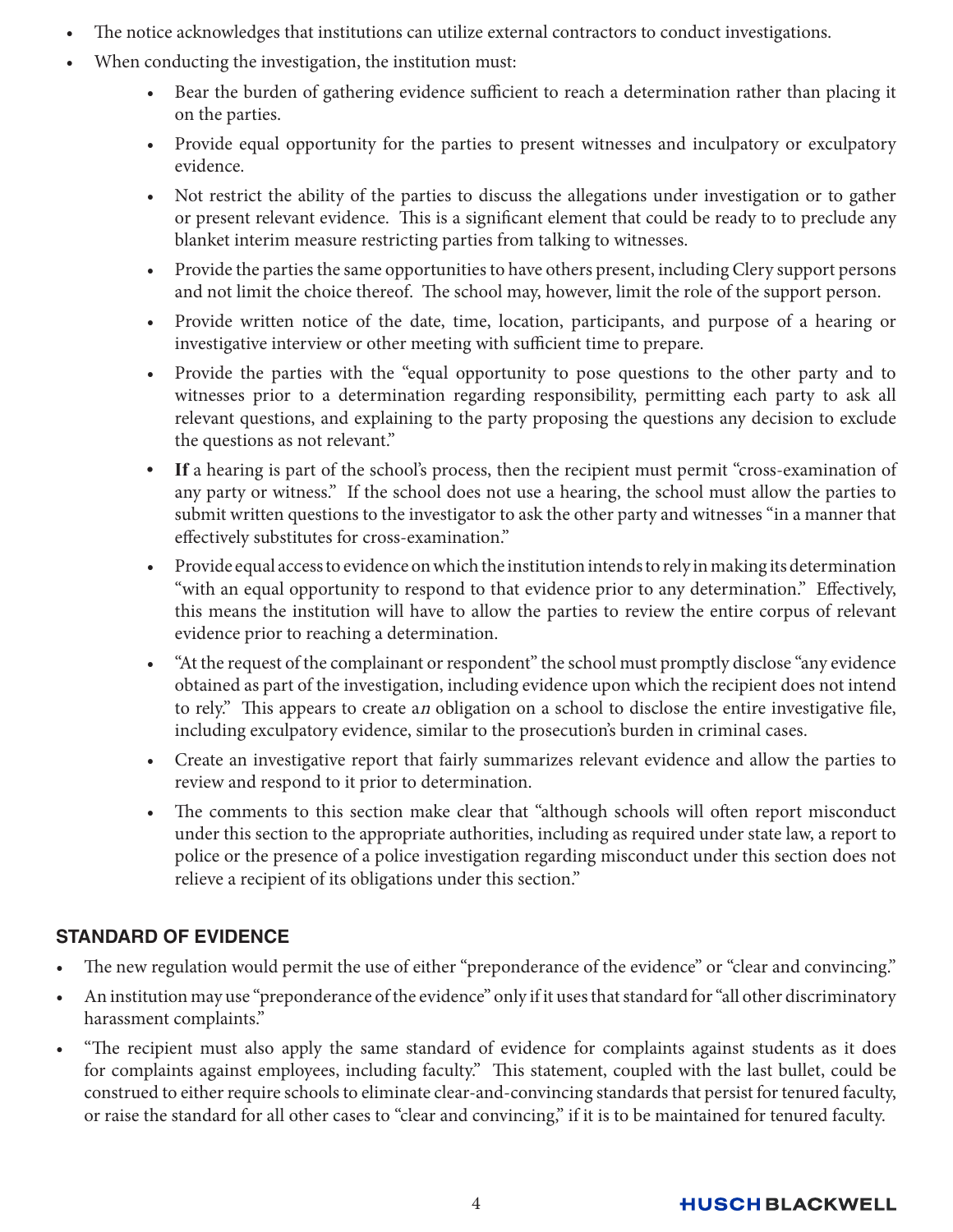#### **ADDITIONAL REQUIREMENTS FOR GRIEVANCE PROCEDURES**

- The new regulation would require the school to issue a written determination of the outcome of a formal complaint that includes the following elements:
	- The sections of policy allegedly violated.
	- A description of the procedural steps taken from receipt of the complaint through determination.
	- Findings of fact supporting the determination.
	- Conclusions regarding application of facts to the policy language.
	- A statement of "rationale" for each allegation, "including a determination regarding responsibility," "any sanctions," and "any remedies provided."

 The regulation is essentially requiring institutions to adopting a findings-of-fact and conclusions-of-law style report common in court proceedings.

- The new regulation would specify that if an institution allows an appeal, it "may allow an appeal either solely by the respondent or by both parties." If allowed for both parties, the "appeal procedures must be equally available."
- The new regulation would explicitly address informal resolution and permit it "at any time prior to reaching a determination of responsibility." Informal resolution may include "mediation" but can only be used with the parties' consent and after there is a written notice disclosing:
	- The allegations.
	- The requirements of the informal resolution process including the circumstances under which a party can result a formal complaint.
	- Any consequences from participating in informal resolution, including records that may be maintained or shared.

#### **RECORDKEEPING**

- The new regulation would require a recipient to maintain for a period of at least three years, and make available to the parties on request records of:
	- The investigation, including determination, sanction, and remedies.
	- The appeal and results therefrom.
	- The informal resolution, if any.
	- All materials used to train investigators, adjudicators, and coordinators with regard to sexual harassment.
- The regulation would also require a school to maintain, for three years, records of non-formal complaints and supportive measures that were taken in response to them.

#### **RETALIATION**

The new regulation would make clear that it is not retaliation for a school to take disciplinary action against a person who makes a bad faith complaint or who knowingly provides false information during the investigation or adjudication.

## **OCR REMEDIES**

The new regulation will make clear that OCR cannot require a school to pay damages to the complainant as a remedy for an OCR complaint.